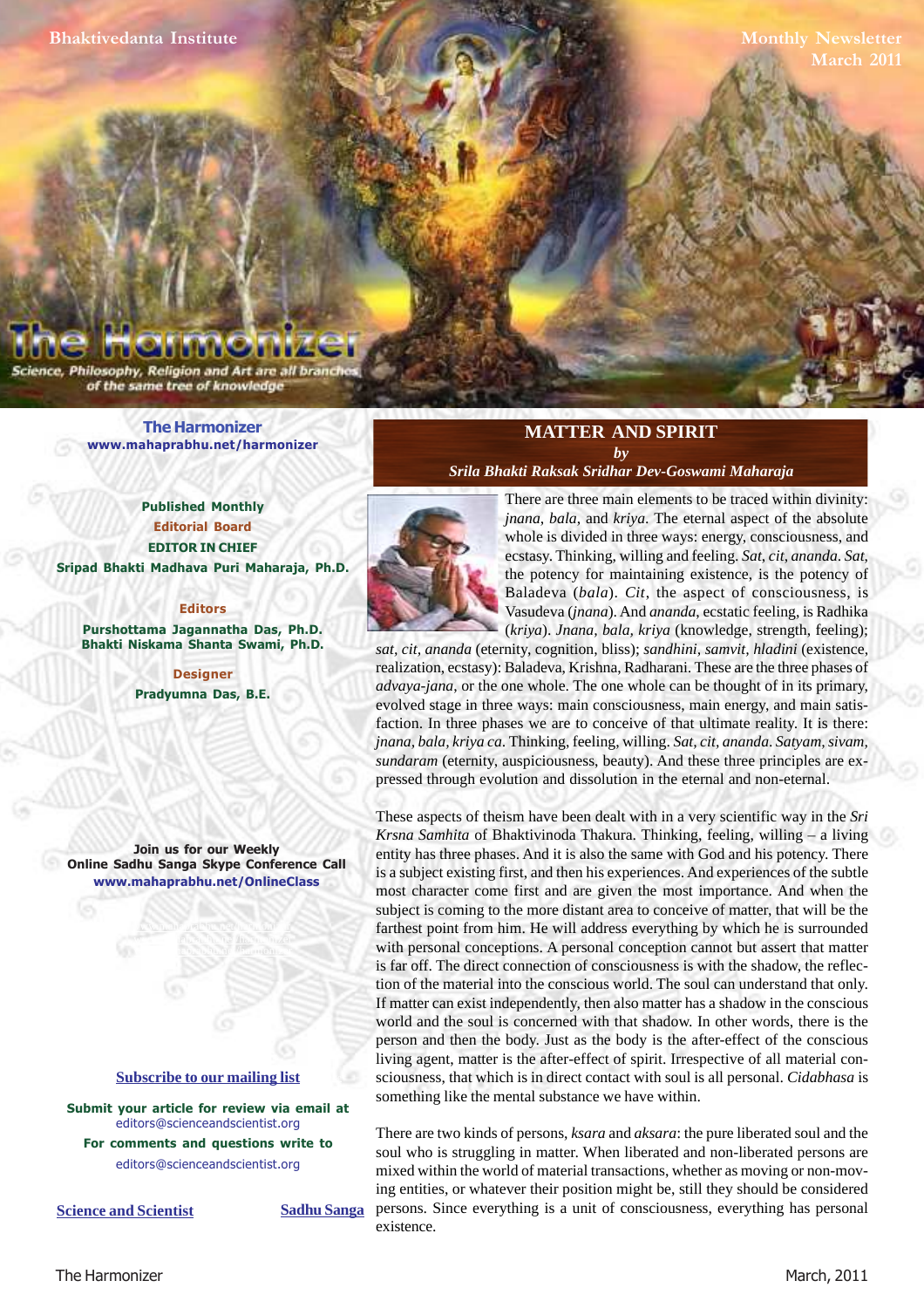# **CRUMBLING PILLARS OFTHEORY OF CHEMICAL EVOLUTION – PART 1 (of 2)**

*by*

*[Srila Bhaktisvarupa Damodara Maharaja \(T. D. Singh, Ph.D.\)](http://mahaprabhu.net/sadhusanga/blog1.php/2009/10/01/affectionate-guardians)*



The theory of chemical evolution rests upon three assumptions: (1) The hypothetical primitive atmosphere must have been either reducing or neutral. This means that there was no free oxygen in the atmosphere in the earth's distant past. (2) Simple molecules like amino acids, purines, pyrimidines, and sugars were formed within this atmosphere under the action of ultraviolet radiation,

electrical discharges, radioactivity, thermal energy, and so on. (3) In the course of time these molecules gave rise to protoproteins, protonucleic acids, and other protocellular components, which in turn gave rise to the so called protocells and finally to the living cell.

We can briefly analyze these assumptions by purely scientific reasoning and argument. It is a foregone conclusion of many molecular evolutionists that the primitive atmosphere consisted of carbon (C) in the form of hydrocarbon such as methane  $(CH_4)$ , mitrogen (N) in the form of ammonia (NH<sub>3</sub>), oxygen (O) in the form of water  $(H<sub>2</sub>O)$ , and sulfur  $(S)$  in the form of hydrogen sulfide  $(H<sub>2</sub>S)$ . This was first proposed by Oparin,<sup>1</sup> the Russian evolutionist, and Urey,<sup>2</sup> the American physicist.



**Miller's Experiments**

Based on this assumption, Miller<sup>3</sup> performed an experiment in 1953 in which he passed an electric discharge through a gaseous mixture of methane, ammonia, hydrogen, and water vapor. Amino acids such as glycine, alanine, aspartic acid, and glutamic acid were observed as some of the components of the reaction products. Since amino adds are the smallest units of the protein molecule,

Miller's experiment gave the molecular evolutionists great hope and encouragement for their idea of the chemical origin of life. They claim that such steps are the ones that will finally lead to life. However, the author would show that, in the light of many experimental findings, such a claim is far from truth. It is just the wishful thinking of the chemical evolutionists.

The idea of the primitive reducing atmosphere has received strong and serious criticisms from scientists of various disciplines. Their arguments suggest overwhelming drawbacks in the conjecture. Available data from geology, geophysics and geochemistry argue strongly against this idea. Abelson,<sup>4</sup> for example, argues that there is no evidence for the reducing atmosphere, and that ammonia would have quickly disappeared because the effective threshold for degradation by ultraviolet radiation is 2,250Å. He suggests that a quantity of ammonia equivalent to the present atmospheric nitrogen would be destroyed in approximately 30,000 years.<sup>5</sup>

Abelson has also suggested that if the primitive atmosphere contained large amounts of methane gas, geologic evidence for it should be available. Laboratory experiments show that irradiating a highly reducing atmosphere produces hydrophobic organic molecules that are absorbed by sedimentary clays. This suggests that the earliest rocks should have contained an unusually large proportion of carbon or organic chemicals. However, this is not the case.

From observations based on the stratigraphical record, Davidson concludes that there is no evidence that a primeval reducing atmosphere might have persisted during much of Precambrian time.<sup>6</sup> Brinkmann shows from theoretical calculation that dissociation of water vapor by ultraviolet light must have generated enough oxygen very early in the history of the earth to create an oxidizing atmosphere.<sup>7</sup>

Besides these, there have been huge numbers of other arguments and findings against primitive reducing atmosphere.<sup>8</sup> Recently, many geoscientists have also expressed great doubt about it.<sup>9</sup> In light of these arguments, the idea of a primeval reducing atmosphere does not seem tenable. In his current review, Leslie Orgel has even stated, "The relevance of all of this early work to the origin of life has been questioned because it now seems very unlikely that the Earth's atmosphere was ever as strongly reducing as Miller and Urey assumed."<sup>10</sup> It is interesting that Miller himself, one of the main pioneers of pre-biotic chemistry, has recently stated, "We really don't know what the Earth was like three or four billion years ago. So there are all sorts of theories and speculations. The major uncertainty concerns what the atmosphere was like. This is a major area of dispute."<sup>11</sup> Of course, this does not mean the end of speculation on the chemical origin of life. Although the reducing atmosphere has been by far the most popular, many other hypothetical primitive atmospheres have been proposed.<sup>12</sup>

Thus, the gaseous mixture in Miller's experiment can be replaced by a mixture of carbon monoxide, nitrogen, hydrogen, and water vapor, giving comparable results and thus indicating that the carbon need not be in the form of hydrocarbon gas.<sup>13</sup>The molecular evolutionist Matthews<sup>14</sup> has advanced another theory about the possible formation of protein from hydrocyanic acid (HCN) gas. Electrical discharge experiments in a mixture of nitrogen, carbon monoxide, and hydrogen give HCN as one of the principal products.<sup>15</sup>HCN is an even more promising candidate as far as the formation of proteins, purines, pyrimidines, and other molecules of biological importance is concerned.

HCN is a critical reagent. Its hydrolysis provides ammonia and its polymerization, even at -20 and -78°C in HCN-rich brines, <sup>16</sup> gener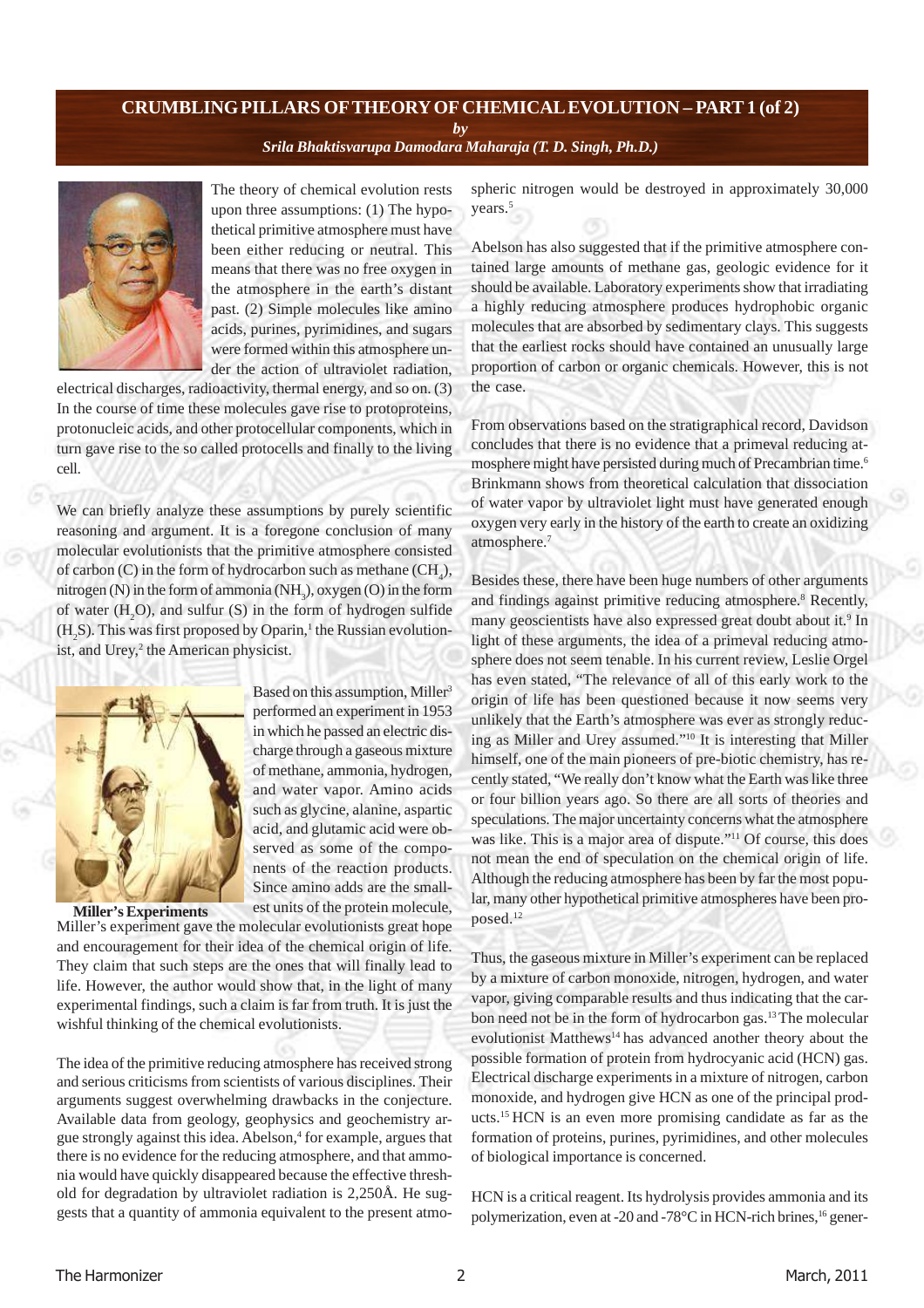ates molecules such as glycine, adenine and guanine. Thus ammonia could be expected to have been produced in the oceans by HCN hydrolysis, provided there was a continuous source of HCN, which however remains uncertain.



Another alternative proposal is that instead of direct earth based syntheses, organic compounds needed for the origin of life may have come from extraterrestrial sources, such as interplanetary dust particles, comets, asteroids and meteorites.<sup>17</sup>Whether this extraterrestrial organic material

was efficiently delivered intact to the Earth, however, remains an uncertain issue.<sup>18</sup> Besides, deep sea vents are also being added to the list of plausible sources for the origin of life.<sup>19</sup> **Extraterrestrial Sources**

One can arrive at many alternative theories about the unknown past, and these in turn can be criticized. (For example, the two atmospheres mentioned above would not endure if the dissociation of water vapor generated substantial amounts of free oxygen.) But, where is the truth? We can only conclude that conditions (1) and (2) are shaky and speculative assumptions at best.

### **References:**

(1) Oparin, A.I. *The Origin of Life,* trans. S. Morgulis. New York: Dover, 1938.

(2) Urey, H.C. *Proc. Nat. Acad.* Sci. U.S., 38, 1952.

(3) Miller, S.L. *Science.* 117, 528 (1953).

(4) Abelson, P.H. *Proc. Nat. Acad.* Sci. U.S., 55, 1365 (1996).

(5) *Ibid.;* See also Ferris, J.P. & Nicodem, D.E. "Ammonia Photolysis and the Role of Ammonia in Chemical Evolution," *Nature,* Vol. 238, pp. 268269 (1972); and Bada, J.L. & Miller, S. L. "Ammonium Ion Concentration in the Primitive Ocean," *Science,* VoL 159, pp. 423-425 (1968).

(6) Davidson, C.F. *Proc. Nat. Acad. Sci. U.S.,* 53, 1194 (1965).

(7) Brinkmann, R.T. J. *Geophy. Res.,* 74, 5355 (1969).

(8) See for example, Hulett, H.R. "Limitations on Prebiological Synthesis," *Journal of Theoretical Biology,* Vol. 24, pp. 56-72 (1969); Kasting, J.F. 1993. Earth's early atmosphere. *Science,* 259, 920- 926; Summer, D.P. and Chang, S. *Nature,* 365,14 Oct. 1993, pp. 630- 632; Schopf, J.W., Editor, *Earth's Earliest Biosphere* (Princeton University Press, 1983), pp. 543-592; Kasting, J.F., *Precambrian Research,* 34, 1987, pp. 205-229; and Gregor, C.B., et a1. Editors, *Chemical Cycles in the Evolution of the Earth* (Wiley, New York, 1988), pp. 42-79.

(9) For example, recently three leading geologists – Chief of CSIRO Exploration and Mining Professor Neil Phillips, Australian-based South African geologist Mr. Jonathan Law and US gold mining consultant Dr. Russell Myers have claimed that the Earth may have had an oxygen-rich atmosphere as long ago as three billion years and possibly even earlier. The scientists found iron-rich nodules in the deep strata of the Witwatersrand -nodules they say are pisoliths, small balls containing ferric iron produced by exposure to an oxygen-rich air. Pisoliths still form nowadays and

provide important clues in the search for minerals, including gold. Those found in the Rand come from levels 3-4 kilometers down, which are securely dated at 2.7 to 2.8 billion years old. The researchers' theory has been lent additional weight by evidence from the Western Australian Pilbara region for the presence of sulphates in rocks up to 3.5 billion years old. These, too, could not have formed without an oxygen-rich atmosphere. Refer: Phillips, G.N., Law, J.D.M. and Myers, R.E. "Is the redox state of the Archean atmosphere constrained?" Society of Economic Geologists, Newsletter, 2001, 47, p. 1 & pp. 9-18.

(10) Orgel, L.E. (2004) Prebiotic chemistry and the origin of the RNA world. *Crit Rev Biochem Mol Biol* 39:99-123.

(11) "From Primordial Soup to the Prebiotic Beach", Interview with Stanley Miller by Sean Henahan, October 1996, Access Excellence National Health Museum; web: www.accessexcellence.org/WN/NM/ miller.html

(12) For example, see Miller, S.L. "The endogenous synthesis of organic compounds," in: Brack, A. (Ed.), *The Molecular Origins of Life: Assembling Pieces of the Puzzle,* Cambridge University Press, Cambridge, UK, 1998, pp. 59-85; and Sutherland, J.D. and Whitfield, J.N. "Prebiotic chemistry: a bioorganic perspective," *Tetrahedron* 53 (1997) 11493-11527.

(13) Orgel, L.E. *The Origins of Life: Molecules and Natural Selection,* New York: John Wiley and Sons, 1973, p. 112. See also Miyakawa, S., Yamanashi, H., Kobayashi, K., Cleaves, H.J., Miller, S.L. "Prebiotic synthesis from CO atmospheres: Implications for the origins of life," *Proc. Natl. Acad. Sci.* U. S. A. 99 (2002) 14628- 14631.

(14) Matthews, C.N. *Origins of Life,* 6, 155-162 (1975). (15) *See* ref. No. 42.

(16) Levy, M., Miller, S.L., Brinton, K., Bada, J.L. "Prebiotic synthesis of adenine and amino acids under Europe-like conditions," *Icarus 145* (2000) 609-613.

(17) Chyba, C.F., Sagan, C. Endogenous production, exogenous delivery, and impact-shock synthesis of organic molecules: an inventory for the origins of life, *Nature* (1992) 125-132. See also, Ehrefreund, P., Irvine, W., Becker, L., Blank, J., Brucato, J.R., Colangeli, L., Derenne, S., Despois, D., Dutrey, A., Fraaijc, H., Lazcano, A., Owen, T., Robert, F. ISSI–Team 2002 (2002) Astrophysical and astrochemical insights into the origin of life. *Rep Progr Phys 65:1427-1487.*

(18) Bada, J.L. "How life began on Earth: a status report," *Earth and Planetary Science Letters* 226 (2004) p. 7. See also Becker, L., Poreda, R.J., Bunch, T.E. "Fullerenes: an extraterrestrial carbon carrier phase for noble gases," *Proc. Natl. Acad. Sci.* U. S. A. 97 (2000) 2979-2983; Sekine, Y., Sugita, S., Kadono, T., Matsui, T. "Methane production by large iron meteorite impacts on the early Earth," *J. Geophys. Res.* 108 (E7) (2003) 11 (art. no. 5070); Glavin, D.P., Bada, J.L. "Survival of amino acids in micro-meteorites during atmospheric entry," *Astrobiology* 1 (2001) 259-269; and Glavin, D.P., Matrajt, G., Bada, J.L. "A search for extraterrestrial amino acids in Antarctic micrometeorites: implications for the exogenous delivery of organic compounds," *Adv. Space Sci.* 33 (2004) 106- 113.

(19) A brief review about it can be found in Orgel's paper: Orgel, L.E. (2004) Prebiotic chemistry and the origin of the RNA world. *Crit. Rev. Biochem. Mol. Bioi. 39:99-123.*

**…to be continued in next issue**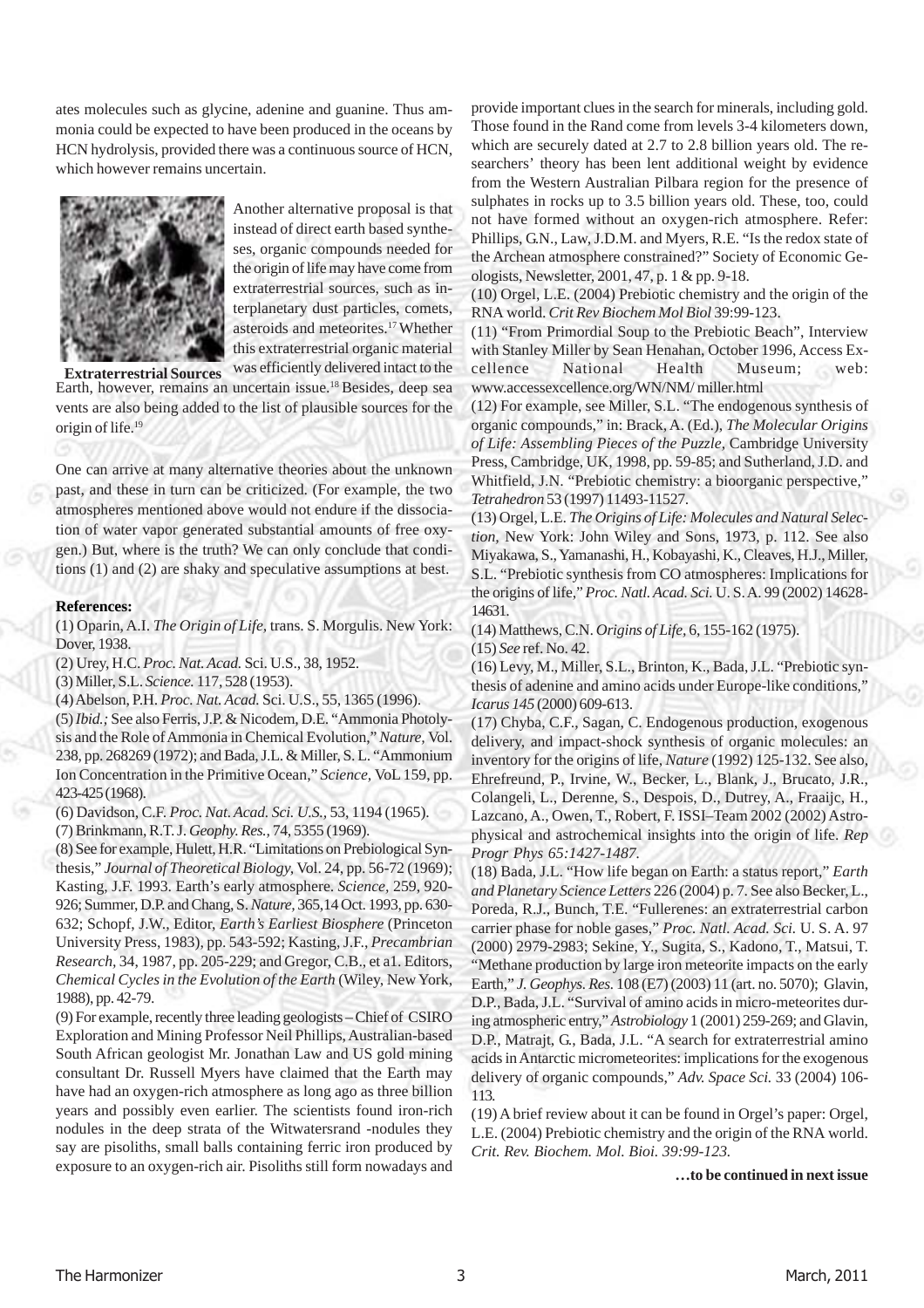# **CONSIDER A FLOWER – PART 2 (of 2)** *by [Sripad Bhakti Madhava Puri Maharaja, Ph.D.](http://mahaprabhu.net/sadhusanga/blog1.php/2009/10/01/affectionate-guardians)*



In his "Encyclopedia Logic"<sup>1</sup> Hegel writes:

"In thus characterizing the universal, we become aware of its antithesis to something else. This something else is the merely immediate, outward, and individual, as opposed to the mediate, inward, and universal. The universal does not exist externally to the outward

eye as a universal. The kind (genus) as kind cannot be perceived: the laws of the celestial motions are not written on the sky. The universal is neither seen nor heard, its existence is only for the mind."

# Further Hegel writes<sup>2</sup>:

"If genera and forces are the inner side of Nature, the universal, in the face of which the outer and individual is only transient, then still a third stage is demanded, namely, the inner side of the inner side, and this, according to what has been said, would be the unity of the universal and the particular."

The flower as an existing individual is made up of determinate particulars, and this manifold of determinate differences must be united with the universal, that is, its law or genus, in order for the individual to be manifest as that unity. If we call the universal the "inner side" of the flower then there must be something further inside or within this inner side that connects it to particularity. But this inside of the inside is just the negation of the inside, or the outside – the individuality of the flower a such.

What is lacking in universality is determinateness. But as opposed to particularity the universal is just another particular. Likewise, as isolated and independent, particularity is just universality. What seems separate and distinct are thus in truth the unity (or identity in difference) of the universal and particular. Thus Hegel continues<sup>2</sup>,

"The particular is supposed to be separate from the universal, but this very separateness, this independence, makes it a universal, and so what is present is only the unity of the universal and the particular."

The relation of universal and particular may be studied even more closely by the analysis given in Hegel's Logic<sup>3</sup> on the finite and infinite. This is considered in more detail in another article, "Finite, Spurious Infinite, True Infinite"<sup>4</sup> .

Let us summarize those results. When the determinateness of something finite is determined as other or different from that which it determines, it becomes another finite, which, as having its limit identical to itself, is related to another, etc. ad infinitum, giving rise to the spurious infinite. This is the result of considering determinateness as merely the other of what it determines.

When the identity of the other with its other (the original being) is grasped then the other as such is negated. This negation of the negation is the true infinite. As the negation of the other it is the being-for-self of the infinite relation. What is the relation of the finite to the infinite? Finite immediate being, the experienced individual or existent thing is finite because it has an end - a qualitative limit as well as an extensional and temporal limit. It is essentially a vanishing being, or momentary being. This vanishing appearance of the finite indicates that it is fleeting part of a larger movement or belongs to a greater development, of which the finite is just the momentary aspect.

The finite is not an independent reality apart from that whole in which it participates. Even in a mechanical sense - for example, a watch - the gear is not the truth of the watch; it is only a part of the whole that is the watch. To think that the gear is the whole truth is to miss the watch entirely, and its significance for telling time. It is not enough to determine merely what something is. Reflective thought, or empirical thought, is concerned only in determining what something is (the in-itself), but fails to give recognition to the purpose or goal for which the thing exists (being-for-another or being-for-itself). An acid has no meaning as being "acidic" in-itself. Unless its relation to an alkaline element is known, there is no reason to call it an acid. Furthermore, acidity and alkalinity are related to a third thing, viz. the neutral salt that they form, and in this neutral product the original acidity and alkalinity are completely superceded or sublated.

Similarly, in a living organism, the atomic or molecular inorganic material of which it is composed, is superceded in the biochemical functions of the organism, just as the biochemical functions are likewise sublated in the higher goal-oriented unity or selfmaintenance, self-preservation, and self-determined activity (spontaneous movement) of the living organism. All of these features are related to the being-for-self that atomistic thinking considers only in the abstract sense that is without the intrinsic difference that would make it a concrete or actual unity.

In his Phenomenology<sup>5</sup> Hegel develops the Infinite before the category of Life. The reason is that Life is a form of concrete being-for-self, which (as shown in the previously mentioned